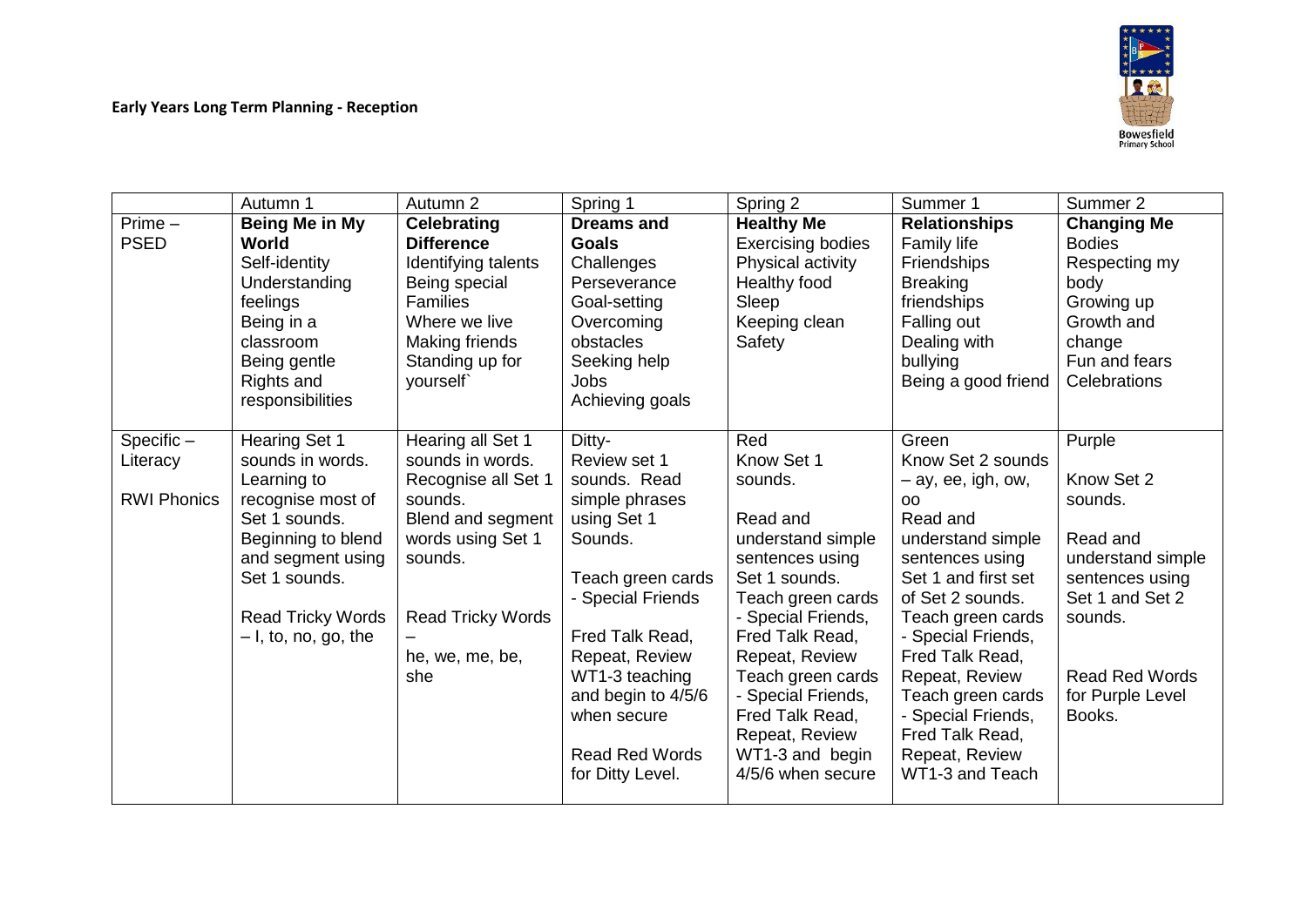|                                                |                                                                                                                              |                                                                                                                                                                           |                                                                                                                                                                              | <b>Read Red Words</b><br>for Red Level.                                                                                       | WT 4/5/6 when<br>secure<br><b>Read Red Words</b><br>for Green Level<br>Books.                                            |                                                                                                                                       |
|------------------------------------------------|------------------------------------------------------------------------------------------------------------------------------|---------------------------------------------------------------------------------------------------------------------------------------------------------------------------|------------------------------------------------------------------------------------------------------------------------------------------------------------------------------|-------------------------------------------------------------------------------------------------------------------------------|--------------------------------------------------------------------------------------------------------------------------|---------------------------------------------------------------------------------------------------------------------------------------|
| Specific-<br>Literacy<br>Key texts             | The Gruffalo<br><b>Owl Babies</b><br><b>Whatever Next!</b><br>The Rainbow Fish<br>The Shark in the<br>Dark                   | Pumpkin Soup<br>The Little Red Hen<br>Room on a Broom<br>A squash and a<br>Squeeze<br>Aliens love<br>Underpants                                                           | Lost and Found<br>Mr Wolf's<br>Pancakes<br>The Way Back<br>Home<br>Up and Down<br>The Man on the<br>Moon                                                                     | The Enormous<br>Turnip<br><b>Oliver's Vegetables</b><br>The Tiny Seed<br>Handa's Surprise<br><b>Stuck</b>                     | Sharing a Shell<br>The Flum Flum<br><b>Tree</b><br><b>Tiddler</b><br>The Flying Bath<br><b>The Smartest Giant</b>        | The Bad-Tempered<br>Ladybird<br>What the Ladybird<br>Heard<br>Monkey Puzzle<br>The Worst<br>Princess<br>Superworm                     |
| Specific-<br>Number                            | Learning about<br>numbers,<br>recognising<br>numerals and their<br>properties through<br>play. Ordering<br>numbers to 10/20. | Ordering numbers<br>to 20.<br>One more/ one<br>less.<br>Adding single digit<br>numbers using part<br>whole model.<br>Use ten frames.<br>Value of a number.<br>Estimation. | Ordering numbers<br>to 20.<br>One more/ one<br>less.<br>Partitioning a<br>number different<br>ways.<br>Solving addition<br>and subtraction<br>problems including<br>sharing. | Ordering numbers<br>to 20.<br>One more/ one<br>less. Solving<br>addition and<br>subtraction<br>problems including<br>sharing. | Ordering numbers<br>to 20.<br>One more/ one<br>less.<br>Solve problems<br>including doubling,<br>halving and<br>sharing. | Ordering numbers<br>to 20.<br>One more/ one<br>less.<br>Numbers beyond<br>20.<br>Combine groups of<br>objects into 2s, 5s<br>and 10s. |
| $Specific -$<br>Shape,<br>Space and<br>Measure | Sequencing<br>events.<br>Positional<br>language.<br>Pattern.                                                                 | Ordering using<br>length and weight.<br>Capacity.                                                                                                                         | Properties of 2D<br>and 3D shapes.<br>Pattern.                                                                                                                               | Measuring time in<br>different ways.<br>Money.<br>Capacity.                                                                   | Ordering objects by<br>weight and<br>capacity.<br>Solve problems<br>using money.                                         | Estimate, measure,<br>weight and<br>compare and order<br>objects and talk<br>about properties,<br>position and time.                  |